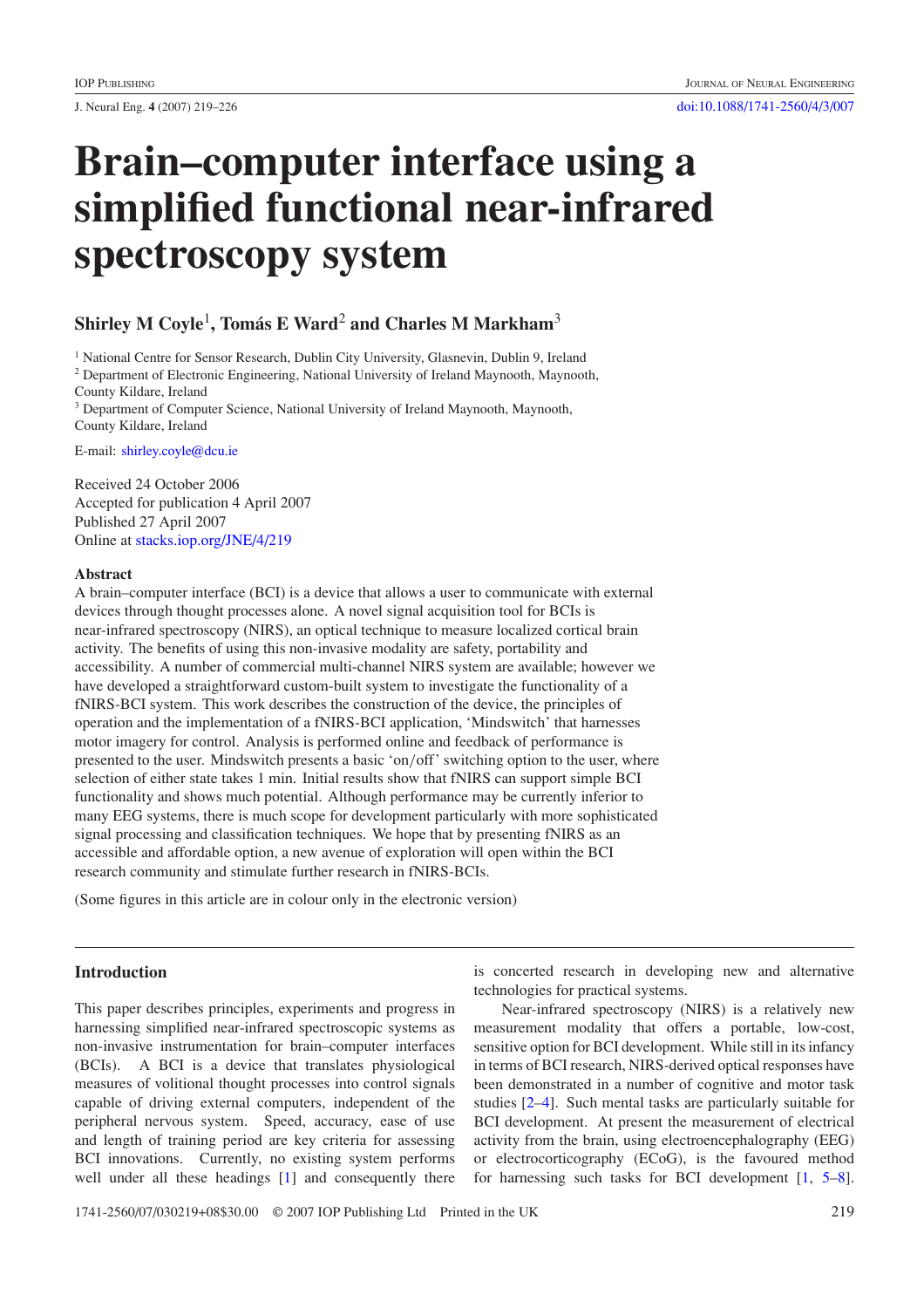Other functional imaging methods including fMRI and MEG have been demonstrated, but are relatively unsuitable due to the impracticalities of the equipment [\[9](#page-7-0), [10\]](#page-7-0). Invasive procedures involving PET and SPECT are undesirable and not suitable for long-term use due to long time constants and the exposure to radioactive tracers. The use of functional near-infrared spectroscopy as demonstrated here offers an alternative investigation route. It is a safe, inexpensive and practical option for BCI signal acquisition, allowing for direct measurement of localized cognitive activity with minimal training. Its main drawback is the speed of operation which is limited due to the nature of the metabolic response responsible for the signal. Another important issue, as with most physiological monitoring, is ensuring good coupling when connecting the sensors to the body. A careful design of the optodes and coupling mechanisms is a critical factor as motion and obstruction of hair can severely affect performance and signal quality.

The principal contribution of this paper is the detailed exposition of a single site simplified real-time functional (NIRS) system as an instrument for BCI development. The suitability of our approach is demonstrated through the assessment of NIRS signal characteristics and detectable physiological effects that are suitable for BCI development [\[11](#page-7-0), [12\]](#page-7-0). The system operates in a synchronous mode, i.e. the user is prompted for their input during defined time intervals. The results of preliminary trials are presented using a straightforward classification method for online analysis.

## **Methods**

#### *NIRS—the optical signal*

An optical window exists (approximately 650–900 nm) where light is able to penetrate the outer tissues of the human head, including the cranium and the various meninges and fluids surrounding the brain. Light entering the head at a particular point becomes diffuse as the photons undergo multiple scattering events. A number of photons are absorbed while others continue to be scattered, following a random walk path movement through the medium. Some photons may be back reflected from tissue and exit the surface up to several centimetres from the original point source location. The amount of back-reflected photons depends on the optical properties of the tissue and may be detected using an appropriate optical source and a suitably placed photon detector. Both experimental and theoretical results suggest that photons collected carry information on optical properties and their changes at depths of up to approximately 2 cm in the adult human head [\[13](#page-7-0)], reaching the cortical surface. Changes in tissue oxygenation associated with brain activity modulate the absorption and scattering of these near-infrared (NIR) photons and hence affect the detected light levels emerging from the tissue  $(1-2\%$  changes in signal amplitude) [\[14\]](#page-7-0). Measurement of light attenuation resulting from photon interactions is the basic principle underlying our approach. The attenuation due to absorption and scattering effects may be described by a modified version of the Beer–Lambert law:

$$
A = \log_{10} \frac{I_0}{I} = \alpha c L B + G,
$$

where  $A$  is attenuation,  $I_0$  is the incident light intensity (mW), *I* is the transmitted light intensity (mW),  $\alpha$  is the specific extinction coefficient (mol<sup>-1</sup> m<sup>-1</sup>),  $c$  is the concentration of the absorber (mol), *L* is the distance between the source and the detector (m), *B* is the differential pathlength factor and *G* is a term to account for scattering losses.

The algorithm implemented by the optical BCI to calculate changes in haemoglobin levels is based on an algorithm described by Cope and Delpy [\[15\]](#page-7-0) that relies on the modified Beer–Lambert law

$$
\Delta A = (\alpha_{\text{HbO}} \Delta c_{\text{HbO}} + \alpha_{\text{Hb}} \Delta c_{\text{Hb}}) BL,
$$

where  $\Delta A$  is the change in light attenuation,  $\alpha_{\text{HbO}}$  and  $\alpha_{\text{Hb}}$ are the specific extinction coefficients of oxy-haemoglobin (HbO) and deoxy-haemoglobin (Hb), respectively, and  $\Delta c_{\text{HbO}}$ and  $\Delta c_{\text{Hb}}$  are the concentration changes in HbO and Hb, respectively.

The algorithm can be applied to multiple wavelengths of light; in this case, two are used. The two NIR light sources, at 760 nm and 880 nm, are chosen to be on either side of the isobestic point to evaluate the two chromophores of interest, i.e. Hb and HbO.

Various fNIRS imaging studies have reported optical responses due to motor, cognitive, visual and auditory functions [\[16](#page-7-0)], and in a previous study we reported an optical response due to motor imagery related to localized cerebral blood flow changes in the sensorimotor cortex [\[11](#page-7-0)]. Analysis of the signals showed characteristic changes in the deoxygenated and oxygenated haemoglobin concentrations during mental activation. Typically, an increase in oxyhaemoglobin (HbO) and a decrease in deoxy-haemoglobin (Hb) occur after the onset of movement execution or imagery. From our preliminary studies HbO concentration was found to exhibit a greater, more significant change during mental tasks. The optical BCI detects and characterizes changes in HbO in real time, giving user feedback, which could also be translated to control external devices.

#### *Functional NIRS measurement and instrumentation*

Functional NIRS measurements are made using one of the three methods, namely continuous wave (CW), time-resolved (TR) and frequency domain (FD). Each of these manifests specific strengths and weaknesses when considered in the light of a particular application. Broadly, time-resolved and frequency domain methods yield quantitative chromophore concentration measurements at the cost of increased apparatus complexity while CW methods in their most basic guise yield only qualitative information on such changes. This is because a direct measurement of photon pathlengths cannot be made, and therefore the differential pathlength factor must be estimated based on empirical studies. Time-resolved spectroscopy can gauge the pathlength by measuring the time taken for photons to traverse a medium, which is termed 'time of flight'. In the frequency domain approach, a light source is modulated at a very high frequency (hundreds of megahertz) and the light migrating through tissue undergoes both amplitude and phase shifts. The phase delay is related to the average time of flight of the photons, and the differential pathlength can be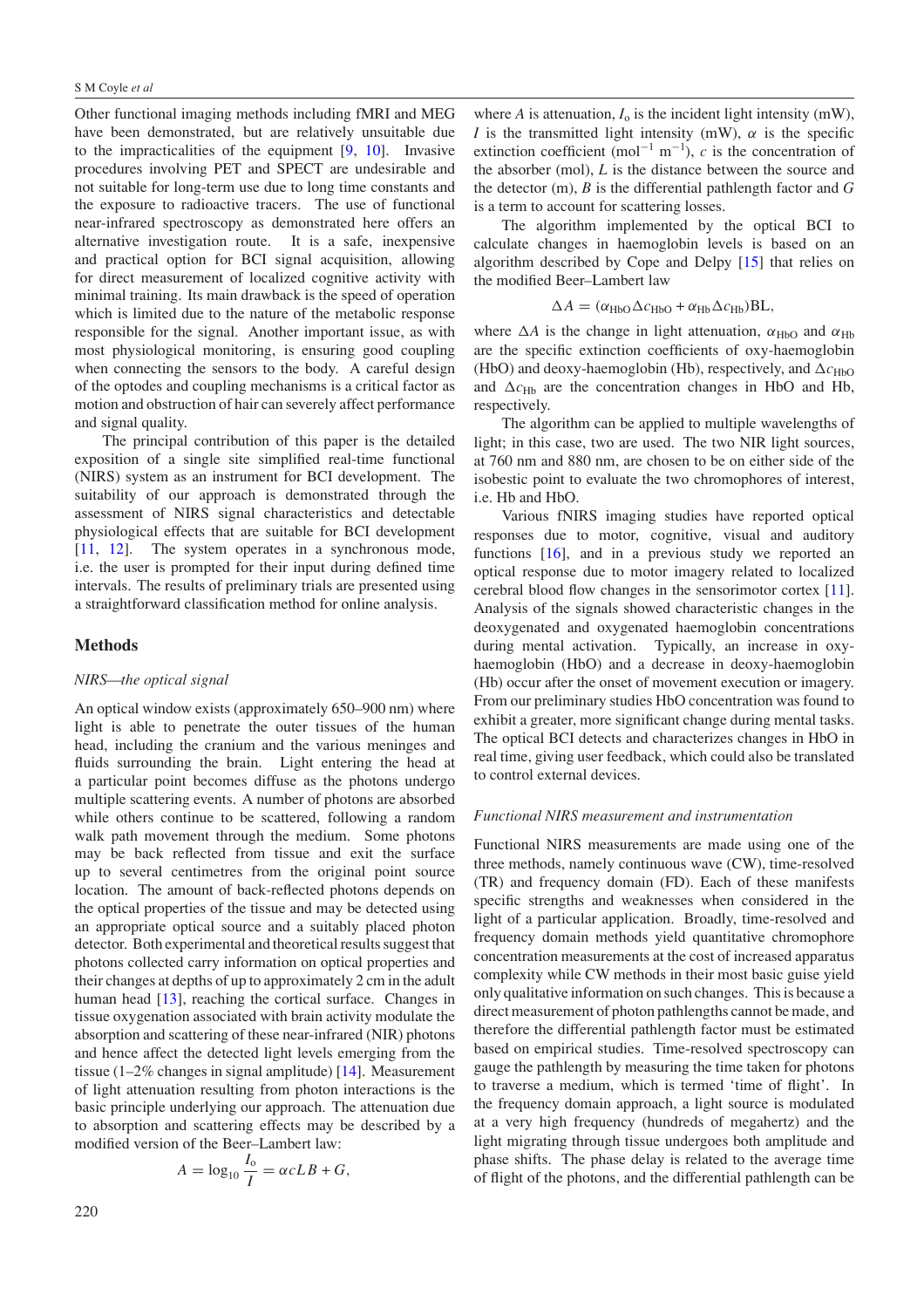

**Figure 1.** Components of a continuous wave NIR system.

calculated. Using CW a light source is switched on constantly, or modulated at low frequencies of a few kilohertz. Magnitude changes in the detected light signal are used to evaluate tissue attenuation. This can be implemented easily on account of its simplicity and flexibility and yields an inexpensive practical system. Further information on NIRS techniques, including an excellent introduction to NIRS instrumentation, is given by Rolfe [\[13](#page-7-0)]. As qualitative measurements are sufficient for detecting haemodynamics changes, the CW method was chosen for implementation in this BCI application.

#### *Functional NIRS-BCI system design*

The fundamental components of any fNIRS system are the light source and the detector although adequate care must also be taken in optode design, driving electronics, data acquisition and signal processing. The fNIRS system we have built for this study is shown in figure 1. Light emitting diodes (LEDs) at wavelengths of 760 nm and 880 nm are used (Opto-Diode Inc. APT-0010*/*OD-880F), each having a narrow beam angle of 8◦ and a spectral bandwidth at 50% of 30 nm and 80 nm respectively. These two wavelengths are chosen to allow blood oxygenation to be measured, as haemoglobin has different attenuation spectra depending on its oxygenation state. The LEDs emit a combined average power of less than  $2 \text{ mW mm}^{-2}$ and are modulated in the low kilohertz range. Given their small dimensions, the LEDs may be placed in direct contact with the scalp. The detector is an avalanche photodiode (APD), Hamamatsu C5460-01, which is connected 3–4 cm from the light source via a 3 mm diameter, 1 m long, fibre optic bundle. Lock-in amplifiers (Signal Recovery Model 7265) are used to identify each light source, while also reducing noise due to ambient light. The data are recorded at a sampling rate of 100 Hz by a 16 bit A*/*D data acquisition card, Keithley PCMCIA16AI.

#### *Optode design and placement*

A careful design must be applied to the mechanics of coupling light from the optical sources and detectors (optodes) to and from the subject's head. It is important to maintain a good connection with the scalp and also to push hair aside. Dark hair obstructing the photon's path can significantly attenuate the signal, and every effort must be made to overcome this problem; combing hair out of the way, fixing with hairgel and hair clips are an imperative part of the experimental regime. Although the fundamental method of connecting optodes to a subject's head may seem trivial, it seems to have the greatest bearing on the system performance as it has a great influence on the signal quality. A stable connection between the optodes and scalp is vital to ensure that the pathlength of the photons does not change and also to prevent ambient light saturating the detector. Such effects create spurious motion artefacts affecting the validity of the detected NIR signals. The challenge is to ensure rigid optode positioning while still allowing for subject comfort. Solutions to date include modified cycle helmets, thermoplastic moulded to the contours of each subject's head, spring-loaded fibres attached to semirigid plastic forms and fibres embedded in rubber forms [\[17](#page-7-0)]. Here an alternative approach was taken using a mechanical mounting structure to support the weight of the optodes while also cradling the subject's head, avoiding the effects of strain and discomfort that can occur with tight restrictive straps. The mechanical mounting system allows the person to sit comfortably, while a supporting structure is positioned about the person to hold the optodes in place. Mechanical supports for the optodes are connected to a seat with an adjustable back incline. This provides the option of conducting studies where the subject is supine, reducing certain physiological noise effects such as the Mayer wave [\[18\]](#page-7-0). This was shown for measurements taken from the same subject assuming different postural positions [\[3](#page-6-0)]. The mechanical framework is shown in figure  $2(a)$  $2(a)$ . The position of the supporting structure can be altered by varying the height and also within the horizontal plane to allow for varying spinal curvatures, i.e. a subject's head sits more forward if there is a large curvature of his back. The framework allows optodes to be positioned over areas of the head that are generally of interest in functional brain imaging studies, e.g., visual and motor association areas. The physical framework consists of semicircular rails onto which optode holders can be attached and removed. The optode holders can slide along these rails and be secured into a required position. One of the semicircular rails curves above the left and right sensorimotor cortices, which provides good optode placement for investigating motor imagery [\[11](#page-7-0)].

In terms of optode placement, there is currently no standardized placement scheme for NIRS measurements. In order to be able to reproduce measurements from the same subjects and also to ensure consistency between studies, a welldefined method of performing physical measurements needs to be defined. This is especially important in the absence of fMRI information, where anatomical and functional details are available. As optical measurements are typically taken based on the measurements of the EEG 10-20 system we have proposed a type of polar coordinate system in terms of the 10-20 positions, where the optode position is described in terms of distance and angle with respect to a defined EEG 10-20 position. The nomenclature is as follows '10-20 position origin; distance from origin (angle wrt Cz)'. The origin is based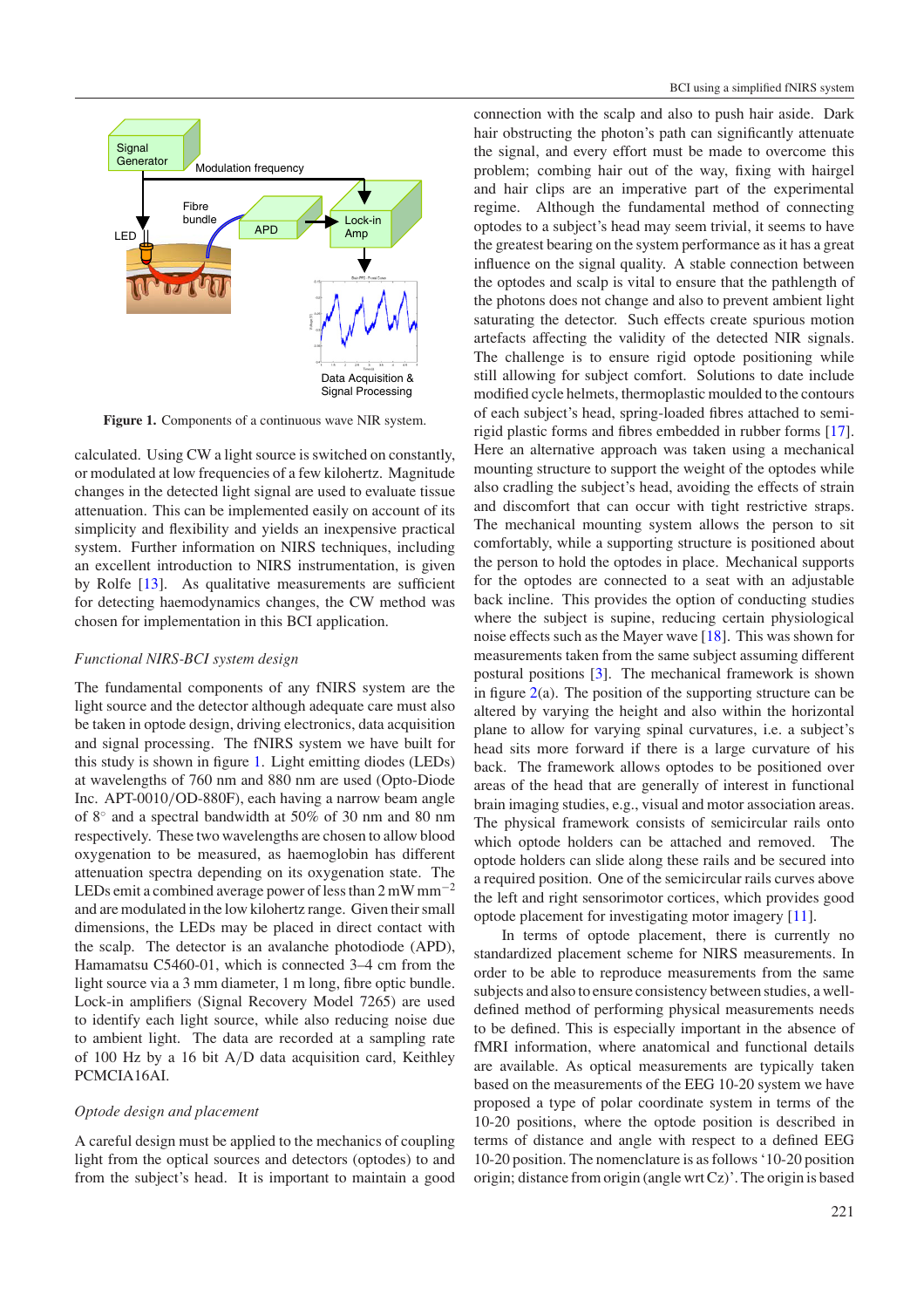<span id="page-3-0"></span>

**Figure 2.** (a) Mechanical mounting system and (b) proposed optode placement system based on the conventional EEG 10-20 system.

on the closest 10-20 position and the vertex, i.e. Cz, is used as a general reference point to describe the placement angle. The positions of a source (S1) and detector (D1) placed 4 cm apart, lying 2 cm directly above and below C3 respectively, can be described by C3; 2(0) and C3;  $2(\pi)$ , as shown in figure 2(b). Similarly for optodes placed around C4, source (S2) and detector (D2) are placed at C4; 2(0) and C4;  $2(\pi)$ . Such a standardized placement scheme is important for concurrent measurements with other measurement technologies such as EEG.

#### *Software*

We have previously described the ability of our NIRS system to detect brain vascular dynamical changes associated with motor imagery [\[19\]](#page-7-0). Further work involving a number of preliminary brain–computer interface applications is described elsewhere [\[3](#page-6-0)]. Here, in the interests of brevity we choose to describe the experimental application which best epitomizes the principles underlying our fNIRS-based BCI. The simplest BCI requires a binary (yes*/*no) signal, which is achievable using a singlechannel system. The optical response that is detected at the left or right motor cortex, due to imagined hand movement, may be used to provide this binary channel.

The goal of this experiment was to demonstrate a binary switching action controlled using mental imagery tasks we refer to this paradigm as a 'Mindswitch'. The system operates in a synchronous mode, i.e. the system is active only during defined periods [\[20\]](#page-7-0). In this model, two options are presented to the user and highlighted in turn by the controlling software. When the user's desired target is highlighted, he*/*she performs imagery tasks to indicate his*/*her selection. The device monitors motor cortex activity during both options and then compares the response to each. The option associated with a larger change in HbO is used to assess the physiological response. The HbO signal was chosen for classification as this was noted to exhibit larger signal changes than Hb [\[3,](#page-6-0) [11\]](#page-7-0).

#### *Experimental procedure*

Three healthy subjects (two right-handed and one left-handed, average age 35) participated in the evaluation of 'Mindswitch'.



**Figure 3.** (i)–(v) Sequence of operations in Mindswitch.

Motor imagery was used as the mental strategy for controlling the application. Subjects resided comfortably in a supine position throughout the experimental trials and optodes were placed above the motor cortex at C3; 2(0) and C3;  $2(\pi)$  for the right-handed subjects and C4; 2(0) and C4;  $2(\pi)$  for the left-handed subjects. Subjects were instructed to imagine softly clenching a ball with their right hand, while their arms rested relaxed on the armrest. They were asked to imagine the kinaesthetic experience of movement while avoiding muscle tension [\[21\]](#page-7-0).

Subject 2 and subject 3 each participated in one experimental session. To investigate performance over time, subject 1 participated in four experimental sessions spread over a week. Subjects 1 and 2 had participated previously in motor imagery experiments, while subject 3 received no prior training. Each session consisted of two experimental runs, with a break in between. During each experimental run, the subjects were asked to select a target ten times. Two target squares are presented to the user for selection—a red square and a white square. The sequence of procedures involved in choosing a target is shown in figure 3. Selection of a target takes a total duration of 1 min, and involves the following procedure.

(1) The first 15 s is a resting period, establishing a baseline condition. In the last 5 s of this period, a command is given to the user by means of a small coloured square indicating which target must be selected.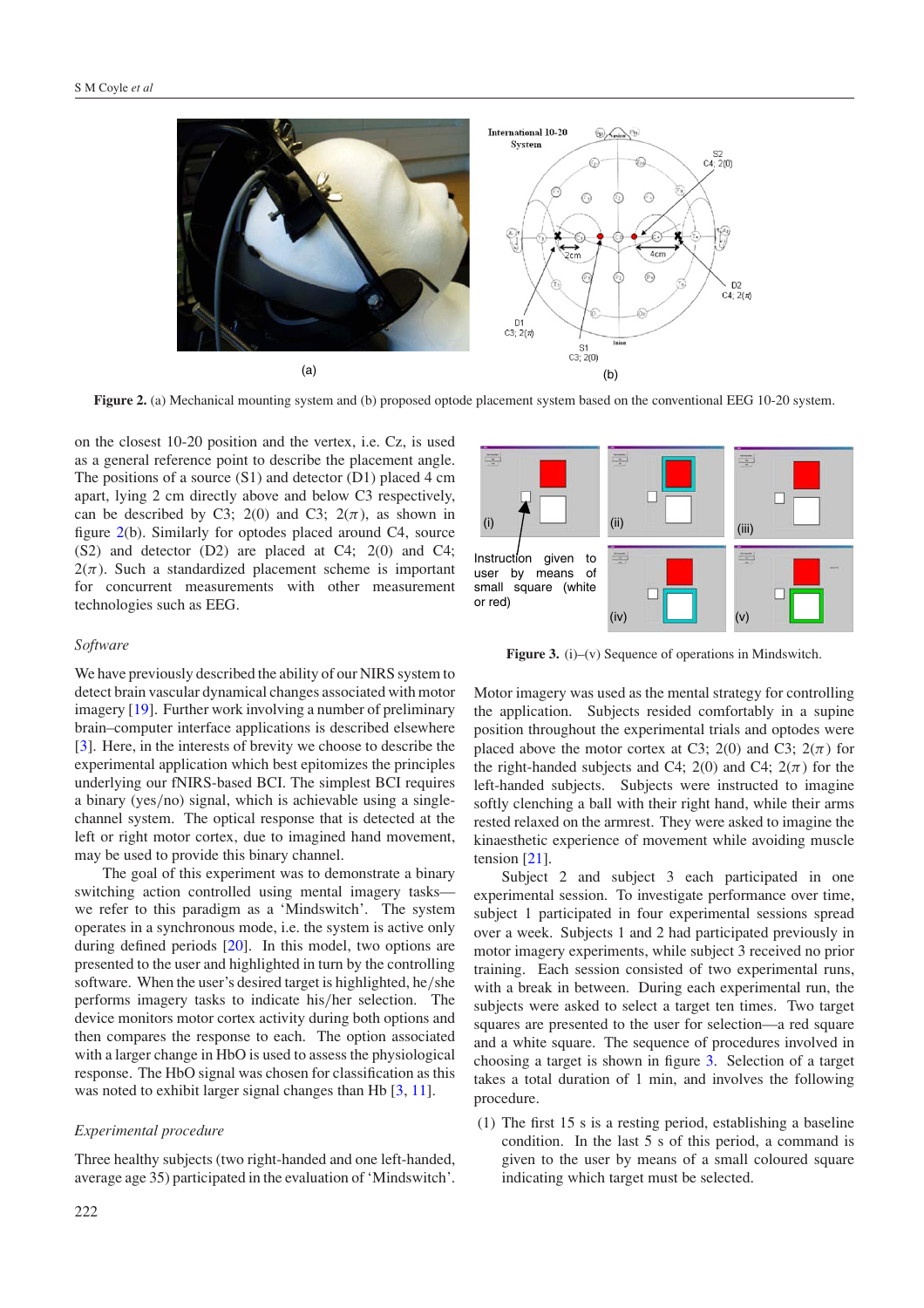

**Figure 4.** HbO/Hb response during a single trial (raw data): (a) when the red square option is highlighted, (b) when the white square option is highlighted. The average HbO signal is evaluated during each time interval and average HbO changes are evaluated for each option and compared. In this trial, the white option is selected.

- (2) In the next 15 s the upper target, the red square, is highlighted. If the user wishes to select the highlighted target, he*/*she must perform imagery tasks during this time.
- (3) The following 15 s is another rest state allowing the HbO signal to return to baseline if necessary.
- (4) During the next 15 s the lower target is highlighted, and again the user may perform imagery if the highlighted target is desired.
- (5) Rest follows, with the decision being presented to the user and the score updated (number of correct trials*/*total number of trials).

#### *Data processing and classification*

Signal processing and user feedback are performed online by the BCI. HbO concentration changes are evaluated from the detected light signal, based on the algorithm described by Cope [\[15\]](#page-7-0). The average HbO signal is evaluated during the last 10 s of the rest period and during the last 10 s of the target selection period. In this way, for each trial, the average HbO change is established for the red target and for the white target. A decision is made by the system based on which target elicited a larger HbO signal change. Figures 4(a) and (b) show the haemodynamic response for a single trial, and illustrate the time intervals used to evaluate HbO signal changes. The signals presented here are raw data. The oscillatory component is due to the cardiac cycle, to give an impression of the magnitude of the functional haemodynamic response. From these data it is clear that even before signal processing, a significant response can be observed by eye (only the algorithm to calculate Hb*/*HbO has been applied to the detected light signals). The Hb signal, also shown in figure 4, is not currently considered for classification by the BCI but we intend to investigate this response further. From these graphs, it is clear that the white square option causes a larger change in the HbO signal and is therefore selected. The decision is displayed to the user at the end of



**Figure 5.** Subject 2—haemodynamic response measured at the right motor cortex during target selection trials. Signal has been low-pass filtered to reduce pulse artefact. Average response is shown for ten trials, i.e. one experimental run. The thicker line is the average of the ten imagery tasks and the thinner line the average of the ten epochs when no imagery was performed.

each trial and a score out of ten is updated on the visual display throughout the trials.

### **Results**

Results are presented based on 60 trials for subject 1, 10 trials for subject 2 and 20 trials for subject 3. One session for subject 1 was rejected as the subject reported difficulty in performing imagery due to general fatigue, similarly for one experimental run for subject 2. The typical response for subject 2 for an experimental run of ten trials is shown in figure 5. The average response during ten motor imagery tasks is shown versus the average response during ten epochs of no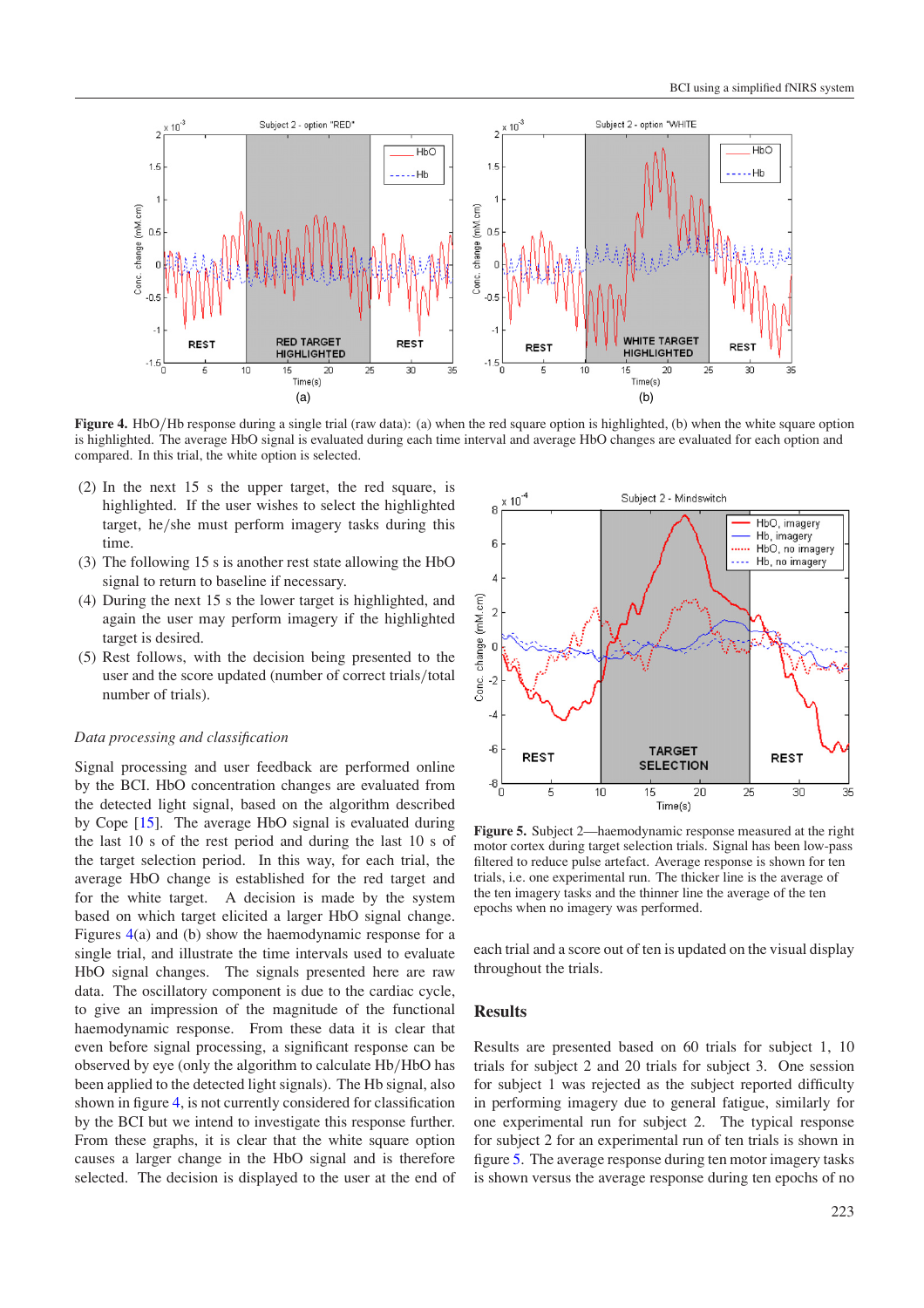| Table 1. Average HbO signal changes during fNIRS-BCI trials. Each experimental run consists of ten trials; there are four possible              |
|-------------------------------------------------------------------------------------------------------------------------------------------------|
| outcomes: (i) red square is targeted and selected (correct response), (ii) red square is targeted but white is selected (incorrect response),   |
| (iii) white is targeted and selected (correct response), (iv) white is targeted but red is selected (incorrect response). For each experimental |
| run, the average response and standard derivations are given and the number of times of occurrence of each outcome.                             |

|                     |                                   | Red target<br>red<br>selected √ | Red target<br>white<br>selected $\times$                         | White target<br>white<br>selected $\checkmark$ | White target<br>red<br>selected $\times$                               | Accuracy |
|---------------------|-----------------------------------|---------------------------------|------------------------------------------------------------------|------------------------------------------------|------------------------------------------------------------------------|----------|
| Subject 1<br>Exp. 1 | Avg.<br>St. Dev.<br>No. of trials | 0.74<br>0.36<br>4               | —<br>$\overline{\phantom{0}}$<br>$\Omega$                        | 0.40<br>0.22<br>5                              | 0.33<br>1                                                              | 90%      |
| Exp. 2              | Avg.<br>St. Dev.<br>No. of trials | 0.62<br>0.50<br>2               | 0.39<br>0.48<br>$\overline{2}$                                   | 0.41<br>0.19<br>6                              | $\overline{\phantom{0}}$<br>$\overline{\phantom{0}}$<br>$\overline{0}$ | 80%      |
| Exp. 3              | Avg.<br>St. Dev.<br>No. of trials | 0.41<br>0.19<br>2               | $\overline{\phantom{0}}$<br>$\theta$                             | 0.52<br>0.20<br>6                              | 0.57<br>0.27<br>$\overline{2}$                                         | 80%      |
| Exp. 4              | Avg.<br>St. Dev.<br>No. of trials | 0.24<br>0.02<br>2               | 0.22<br>0.13<br>2                                                | 0.34<br>0.19<br>5                              | 0.22<br>$\mathbf{1}$                                                   | 70%      |
| Exp. $5$            | Avg.<br>St. Dev.<br>No. of trials | 0.08<br>0.04<br>2               | 0.22<br>0.13<br>$\overline{2}$                                   | 0.34<br>0.19<br>5                              | 0.22<br>$\mathbf{1}$                                                   | 70%      |
| Exp. 6              | Avg.<br>St. Dev.<br>No. of trials | 0.79<br>0.49<br>$\overline{4}$  | $\overline{\phantom{0}}$<br>$\overline{\phantom{0}}$<br>$\Omega$ | 0.22<br>0.07<br>5                              | 0.01<br>1                                                              | 80%      |
| Subject 2<br>Exp. 1 | Avg.<br>St. Dev.<br>No. of trials | 0.47<br>0.40<br>3               | 0.41<br>$\overline{\phantom{0}}$<br>1                            | 0.43<br>0.29<br>6                              | $\Omega$                                                               | 90%      |
| Subject 3<br>Exp. 1 | Avg.<br>St. Dev.<br>No. of trials | 0.35<br>$\mathbf{1}$            | 0.25<br>0.12<br>$\mathfrak{2}$                                   | 0.16<br>0.09<br>6                              | 0.17<br>$\mathbf{1}$                                                   | 70%      |
| Exp. 2              | Avg.<br>St. Dev.<br>No. of trials | 1.11<br>0.24<br>3               | $\overline{\phantom{0}}$<br>$\Omega$                             | 0.66<br>0.45<br>6                              | 0.67<br>$\mathbf{1}$                                                   | 90%      |

imagery. There is a significant increase in HbO concentrations when imagery is performed. Table 1 presents the average response of each experimental run for each subject. Subject performance is evaluated simply by the ratio of the number of correct classifications to the number of trials. Subjects were able to achieve reasonable accuracy levels, with an average accuracy of 80%, and in the case of subject 1 performance was consistent throughout the week.

#### **Discussion**

The results as given are limited in what they can tell us about this particular instrument's competency as a general purpose BCI given the relatively limited testing. However, the results do demonstrate that this simple instrument allowed some degree of BCI operation with quite basic technology and additionally some insight was gained into general issues with such BCI paradigms.

The imagery tasks involved were straightforward concepts, although subjects reported the need to develop an individual strategy to perform mental imagery. This included the imagination of motor functions beyond hand movement, e.g. pedalling a bicycle with one leg, kicking footballs and sifting one's fingers though a bucket of grain. The use of continuous feedback as explored in pilot studies [\[3\]](#page-6-0) may be useful for helping users to cultivate such strategies. Feedback provided by the end result, as given by 'Mindswitch', has proved sufficient in EEG BCI systems; however continual feedback such as using virtual reality has been shown to improve task performance [\[22\]](#page-7-0). The benefit of increasing feedback to emphasize or impede the motor imagery process needs to be examined further. During rest intervals, envisaging concepts completely unrelated to movement was found to be difficult because motion is associated with so many phenomena [\[23](#page-7-0)]. Therefore, it may help to integrate some graphical representations for this purpose.

The overall system performance may be improved through a number of methods, including signal augmentation, signal classification and noise reduction. Information content may be enhanced by augmenting the signal with Hb concentration changes. The Hb level is the target parameter in fMRI studies and should yield additional features. The system configuration needs to be optimized to improve the integrity of the smaller Hb signal change, which is susceptible to cross-talk effects due to assumptions made in the modified Beer–Lambert law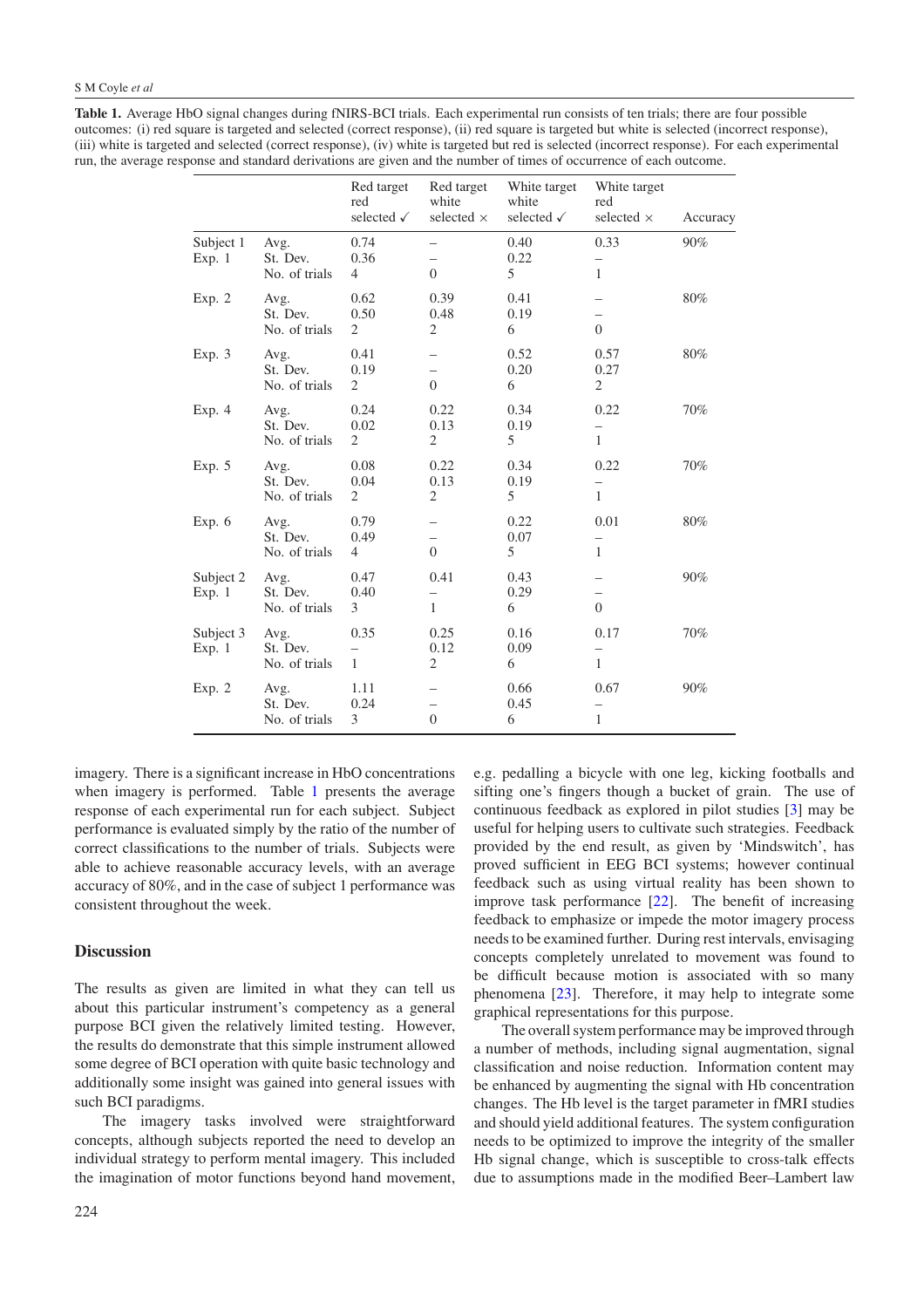<span id="page-6-0"></span>algorithm. By choosing optimum wavelengths of light, the Hb signal integrity may be improved [\[24\]](#page-7-0). Addition of a third wavelength would also allow respiratory enzyme cytochrome oxidase concentration changes to be measured which are also linked with brain functional activity. This could then be used as an additional feature in event classification. An alternative approach to signal augmentation would be to develop a hybrid system by integrating other brain monitoring modalities, such as EEG, with the optimal deployment of NIR techniques. Optical signals are ideal for multi-modal studies, as the light signal does not interfere with electrical or magnetic fields.

Clearly, the switching process as demonstrated is slow as a result of the comparative approach based on a relative threshold. Some pilot studies [3] that we carried out used absolute thresholds, i.e. where classification of an event occurs if the change in the average HbO concentration exceeds a pre-defined reference level. This yielded faster speeds of operation, but at the cost of less flexibility and accuracy. Part of the reasoning behind the approach taken in Mindswitch was to facilitate greater flexibility, allowing easy accommodation of new users. A threshold does not need to be calculated for each user over numerous trials. Moreover, an ill-defined threshold or signal drift can lead to increased errors. However, in order to achieve faster information transfer rates, thresholding may be preferable. This may be combined with feature classification methods and asynchronous mode implementation. More sophisticated signal processing is required to prevent the occurrence of false positives due to physiological noise effects as we have discussed in a previous work [\[25\]](#page-7-0). Support vector machines and hidden Markov models have been demonstrated with off-line data [4], and show some promise.

Another factor affecting the signal integrity is the effect of superficial layers on the detected signal. These layers of tissue are assumed to have a constant attenuation effect on the light signal; however, there is a slight effect due to extracerebral signal components [\[26\]](#page-7-0). This can be minimized by using multiple source–detector arrangements with different interoptode distances, which would result in different penetration depths, thereby isolating the effect of superficial layers of tissue.

One of the major limitations of fNIRS is the nature of the haemodynamic response which limits the information transfer rate given that vascular changes occur over a number of seconds. Multiple channels and additional mental tasks may be used to overcome this issue. Further investigation is needed into the variety of mental tasks that can be used as control channels. A recent fMRI study has used four different tasks to provide 2D cursor control [\[27](#page-7-0)]. The mental tasks were left- and right-hand movement imageries, mental calculation and mental speech generation. Such mental processes have been detected using NIRS techniques and could therefore be utilized [\[19,](#page-7-0) [28,](#page-7-0) [29\]](#page-7-0).

Recent studies have reported fast optical signals that may correlate with the event-related potentials detected by EEG. The optical counterpart of EP has been termed the eventrelated optical signal (EROS) [\[30\]](#page-7-0). A recent study revealed an EROS, showing a response of the order of milliseconds, correlating to the frequency of hand movement [\[31\]](#page-7-0). To achieve optimum speed, acquiring the fast optical signal will be essential. However, currently thousands of averages are required for its successful acquisition and the signal is highly localized. For EROS to be practical for BCI deployment, more robust and reliable methods of measurement must first be accomplished.

While physiological noise effects and motion artefacts obviously create errors, the occurrence of subject error must also be taken into consideration. Subjects reported that a lack of concentration or momentary confusion during the tasks led to erroneous target selections.

#### **Conclusions**

We have shown how a simplified fNIRS device designed to detect haemodynamic responses arising from mental imagery processes can be used as a control channel for a computer application. The resulting 'Mindswitch', in a synchronous mode, uses a single channel placed on a region giving a pronounced optical response. This work demonstrates the suitability of an optical interrogation modality to provide a control input signal to a BCI. The advantages of optical systems include safety, accessibility and non-invasiveness. The cognitive processes detectable with NIRS allow straightforward mental tasks to be used in controlling the optical BCI. The ultimate potential of fNIRS-BCI is dependent on increasing throughput and accuracy to rates useful enough for their adaptation by their intended users. This may be done by integrating more control channels, by seeking a faster optical response correlated to neuronal activity [\[30](#page-7-0), [31](#page-7-0)] or by the addition of complementary functional brain imaging modality. It is hoped that this work will foster further investigations into the application of NIRS signals for a new era of BCI development.

# **Acknowledgments**

This work was carried out at Biomedical Engineering Research Group, National University of Ireland Maynooth, Maynooth, County Kildare, Ireland, and supported by Higher Education Authority*/*Media Lab Europe Collaboration Award—(HEA MMRP 2001 WARD).

#### **References**

- [1] Wolpaw J, Birbaumer N, Heetderks W, Farland D, Peckham P, Schalk G, Donchin E, Quatrano L, Robinson C and Vaughan T 2000 Brain-computer interface technology: a review of the first international meeting *IEEE Trans. Rehabil. Eng.* **8** [164–73](http://dx.doi.org/10.1109/TRE.2000.847807)
- [2] Villringer A, Planck J, Hock C, Schleinkofer L and Dirnagl U 1993 Near infrared spectroscopy(NIRS): a new tool to study hemodynamic changes during activation of brain function in human adults *Neurosci. Lett.* **154** [101–4](http://dx.doi.org/10.1016/0304-3940(93)90181-J)
- [3] Coyle S 2005 Near infrared spectroscopy for brain computer interfacing *PhD Thesis* National University of Ireland, Maynooth
- [4] Sitaram R, Zhang H, Guan C, Thulasidas M, Hoshi Y, Ishikawa A, Shimizu K and Birbaumer N 2006 Temporal classification of multichannel near-infrared spectroscopy signals of motor imagery for developing a brain-computer interface *Neuroimage* **34** [1416–27](http://dx.doi.org/10.1016/j.neuroimage.2006.11.005)